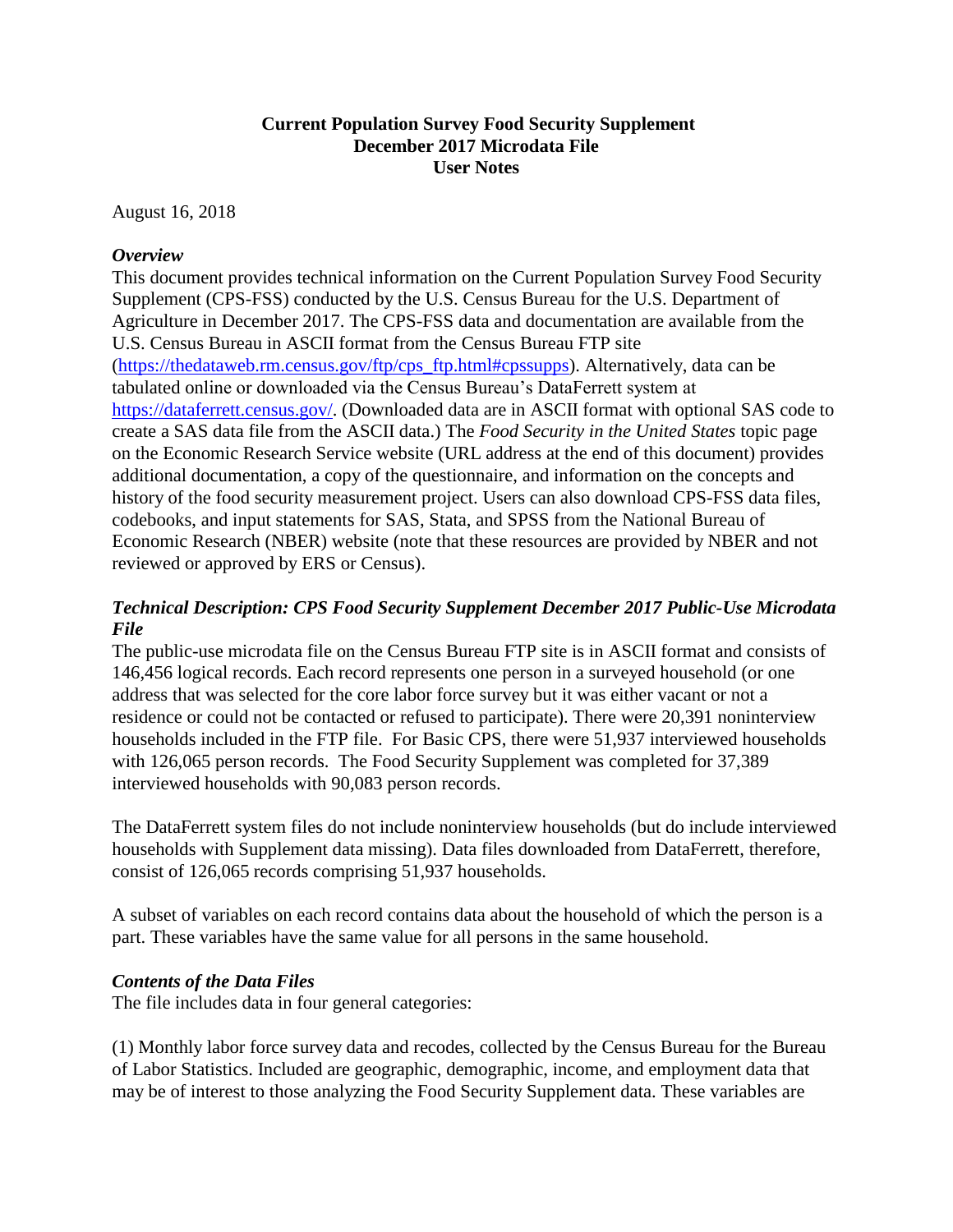described briefly in the data dictionary on the FTP site or DataFerrett. More detailed information on concepts and definitions underlying these data is available in the technical documentation for the CPS monthly labor force data, available from the Bureau of Labor Statistics.

(2) Food Security Supplement data, collected by the Census Bureau for the U.S. Department of Agriculture. These data consist of answers by household respondents to questions about household food expenditures, use of food assistance programs, and experiences and behaviors related to food security. All of the Food Security Supplement data are household-level data.

(3) Food security status and scale variables calculated from the Food Security Supplement data by the Economic Research Service of the U. S. Department of Agriculture. These householdlevel variables (HRFS12CX-HRFS30DE) are described in detail later in this document.

(4) Weighting variables calculated by the Census Bureau as the number of persons or households represented by each person or household in the sample. Separate weights are calculated for the Food Security Supplement and for the core CPS. Selection of appropriate weights for statistical estimation is described later in this document.

## *Contents of the Food Security Supplement Questionnaire*

A copy of the Food Security Supplement questionnaire is available on the ERS website (address at end of this document) and on the Census Bureau FTP site. Variable names in the data dictionary generally consist of the prefix HE (household variable, edited) followed by the question number from the questionnaire. The major sections are as follows:

- (1) Food Spending (HES1A-HES8).
- (2) Minimum Food Spending Needed (HES8B-HES8D).
- (3) Food Assistance Program Participation (HES9-HESP9).
- (4) Food Sufficiency and Food Security (HESS1-HESSHM5). This section includes the 18 food security questions that are used to calculate the 12-month Food Security Scales as well as followup questions that are used to calculate the 30-day food security scales.
- (5) Ways of Avoiding or Ameliorating Food Deprivation Coping Strategies (HESC1- HESCM4).

#### *Changes from Previous Years' Food Security Supplements*

The December 2017 food security supplement questionnaire content was unchanged from the December 2016 survey except for the date. However, beginning in 2015 and continuing in 2017 there were changes from previous years in how the Census Bureau processes some variables. The Census Bureau is no longer releasing continuous variables on public-use data files. Continuous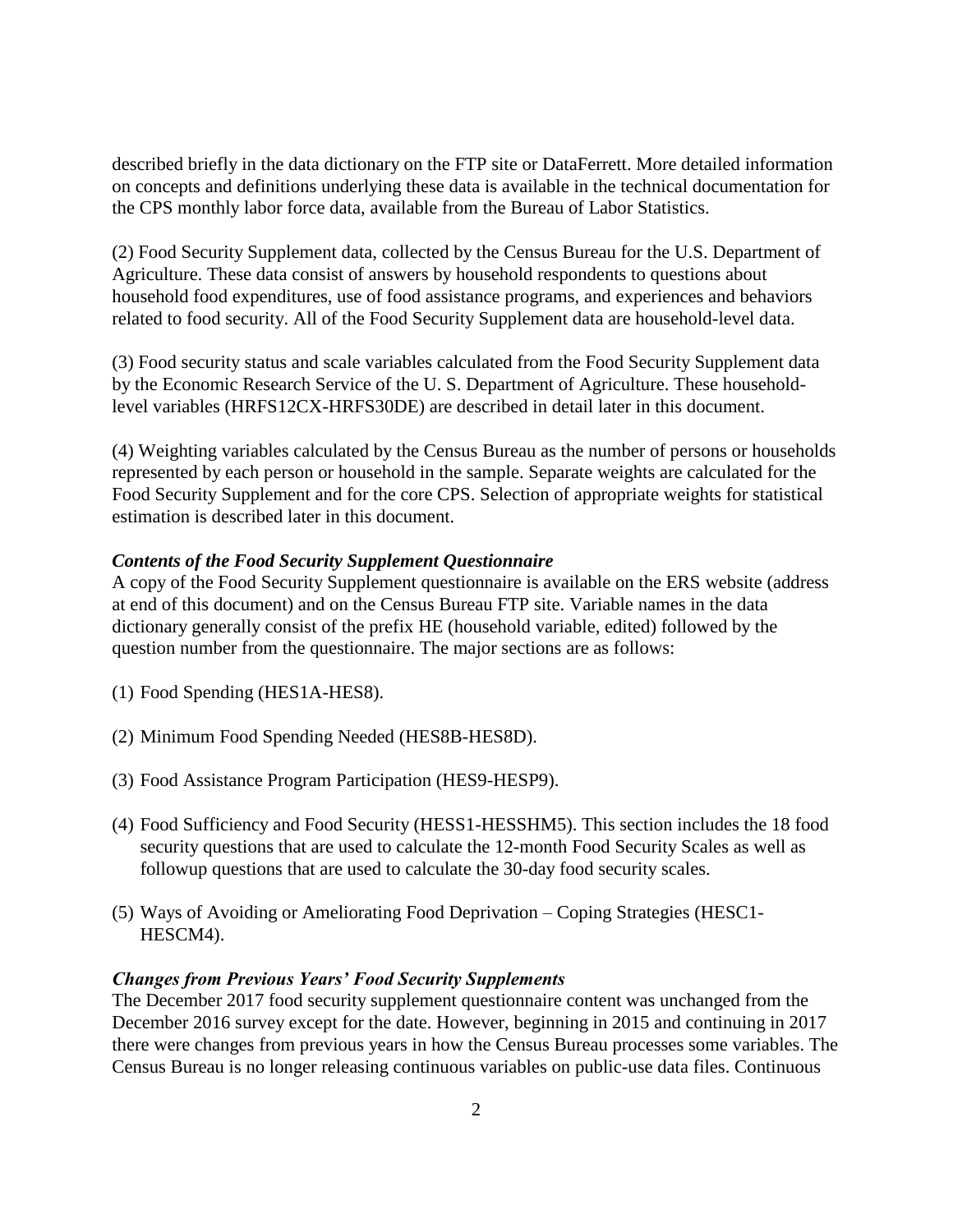variables are now categorized to reduce the risk of disclosure (see Table 1). This change affects CPS-FSS variables on food spending and SNAP benefit amount. ERS analysis of the food spending variables suggests that the recoding has little effect on the calculation of median food spending. However, data on food spending and SNAP benefit amount are not precisely comparable with corresponding data from previous years, and users should be cautious with the use of these variables. Users should refer to the codebook for recoded values. Researchers who wish to use continuous food spending or SNAP benefit variables in their analysis will need to apply for access to the confidential CPS-FSS data through the U.S. Census Bureau.

| Original variable value | Categorization value |
|-------------------------|----------------------|
|                         |                      |
| 1-7                     |                      |
| 8-999                   | Round to nearest 10  |
| 1,000-49,999            | Round to nearest 100 |
| .                       |                      |

Table 1. U.S. Census Bureau categorization guidelines for continuous variables in the CPS-FSS

<sup>1</sup>All variables are top-coded at specified values as indicated in the codebook.

In 2017, there were changes to the topcode values of two edited food spending variables. For variable "HETS7O" the 2016 topcode value was 200, and in 2017 it was changed to 170. For variable "HETS8O" the 2016 topcode value was 620, and in 2017 it was changed to 640.

A Spanish-language version of the Food Security Supplement was implemented in the survey instrument beginning in 2014 and continuing in 2017. The variable "HUSSPCK1" indicates whether the Spanish-language questionnaire was used for the interview. The Spanish language questionnaire is available on the ERS website.

Revised metropolitan statistical areas (MSAs) and principal cities within them were delineated by the Office of Management and Budget in 2013, based on revised standards developed by the U.S. Census Bureau in collaboration with other Federal agencies. The revised delineations were implemented beginning with the 2014 Food Security Supplement as part of the monthly labor force interview and recodes. Food security statistics by area of residence for 2017 are comparable with those from 2014 and later, but are not precisely comparable with corresponding statistics from earlier years.

## *Screening of the Food Security Supplement*

The Food Security Supplement includes several screens to reduce respondent burden and to avoid asking questions that may seem inappropriate to respondents given other information they have provided in the survey. The screener variables use information from the monthly labor force core data as well as from the Food Security Supplement. Households with incomes above 185 percent of the poverty threshold (HRPOOR=2, approximated from HUFAMINC and HRNUMHOU) that responded "no" to HES9 were not asked the questions on participation in food assistance programs. Households with income above 185 percent of poverty that registered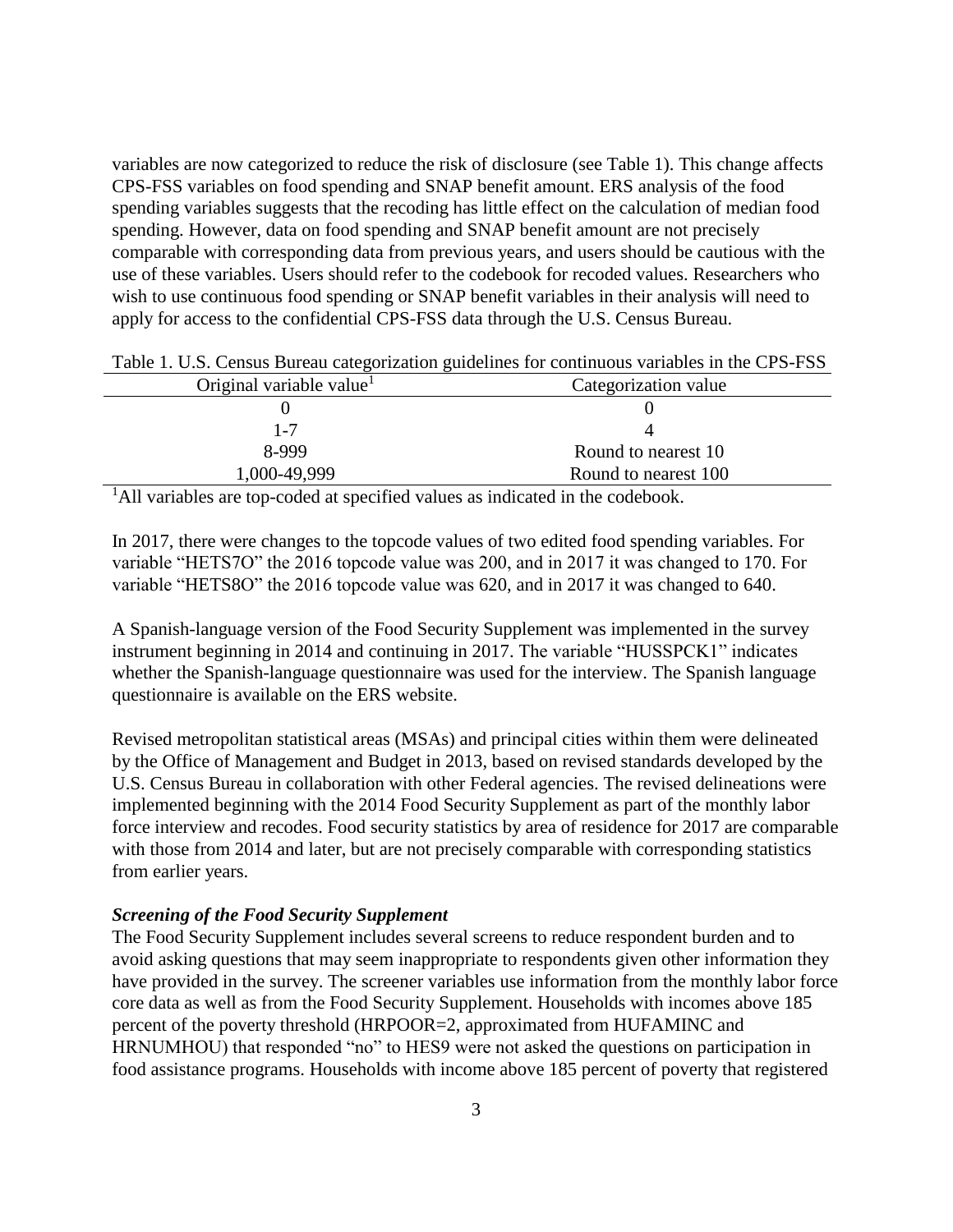no indication of food stress on HES9 or HESS1 were not asked the rest of the questions in the "Food Sufficiency and Food Security" section or those in the "Ways of Avoiding or Ameliorating Food Deprivation" section. Households that were screened out at the initial screen are assumed to be highly food secure (raw score imputed as zero). However, if they were screened out at the initial screen without having given a valid response to either screening question, then the food security scale and status variables are coded as "No Response" (-9).

There were also two "internal" screeners in the adult section and one in the child section in the main food security section (the questions that are used to calculate the Household Food Security Scale). These series of questions are divided into blocks. Households that registered no indication of food stress in the preceding block are skipped over the remaining blocks and responses to questions in the skipped blocks are assumed to be negative. However, if they were screened out without having given a valid response to any of the questions in the scale, then the food security scale and status variables are coded as "No Response" (-9).

The screening rules that determine whether a household was asked the questions in the food security scale varied somewhat during the first 4 years of fielding the Food Security Supplement (1995-98). These different screening procedures affected the estimated prevalence of food security differently in each year. From 1998-2017, screening procedures have remained essentially unchanged, and prevalence rates are directly comparable. The variable HRFS12CX indicates screening status under the "common screen" that allows comparisons of food security prevalence rates across all years since data were first collected in 1995. To compare 2017 prevalence rates to those for 1995, 1996, or 1997, users will need to edit the food security status variable of interest to "high food security" (raw score=0) for households that would have been screened out under the common screen (HRFS12CX=1). Comparison can then be made to variables in the common screen series in data from any earlier year.

Screeners also were applied based on whether the household included any children, so that households without children were not asked questions that refer specifically to children. For this purpose, persons 17 or younger are classified as children except those who are household reference persons or spouses of household reference persons (PERRP=1, 2, or 3). Children's Food Security Scale variables are coded as "Not in Universe" (-1) if there were no children in the household.

#### *Food Security Status and Scale Variables*

The main purpose of the Food Security Supplement is to provide information about the food security of the Nation's households. Six series of variables are provided for this purpose. The first three series indicate the food security of households, children in households, and adults in households during the 12 months prior to the survey. The remaining three series indicated the food security of households, children in households, and adults in households during the 30 days prior to the survey. Each series includes one (or two in some series) categorical food security status variables, a raw score variable, and a scale score variable.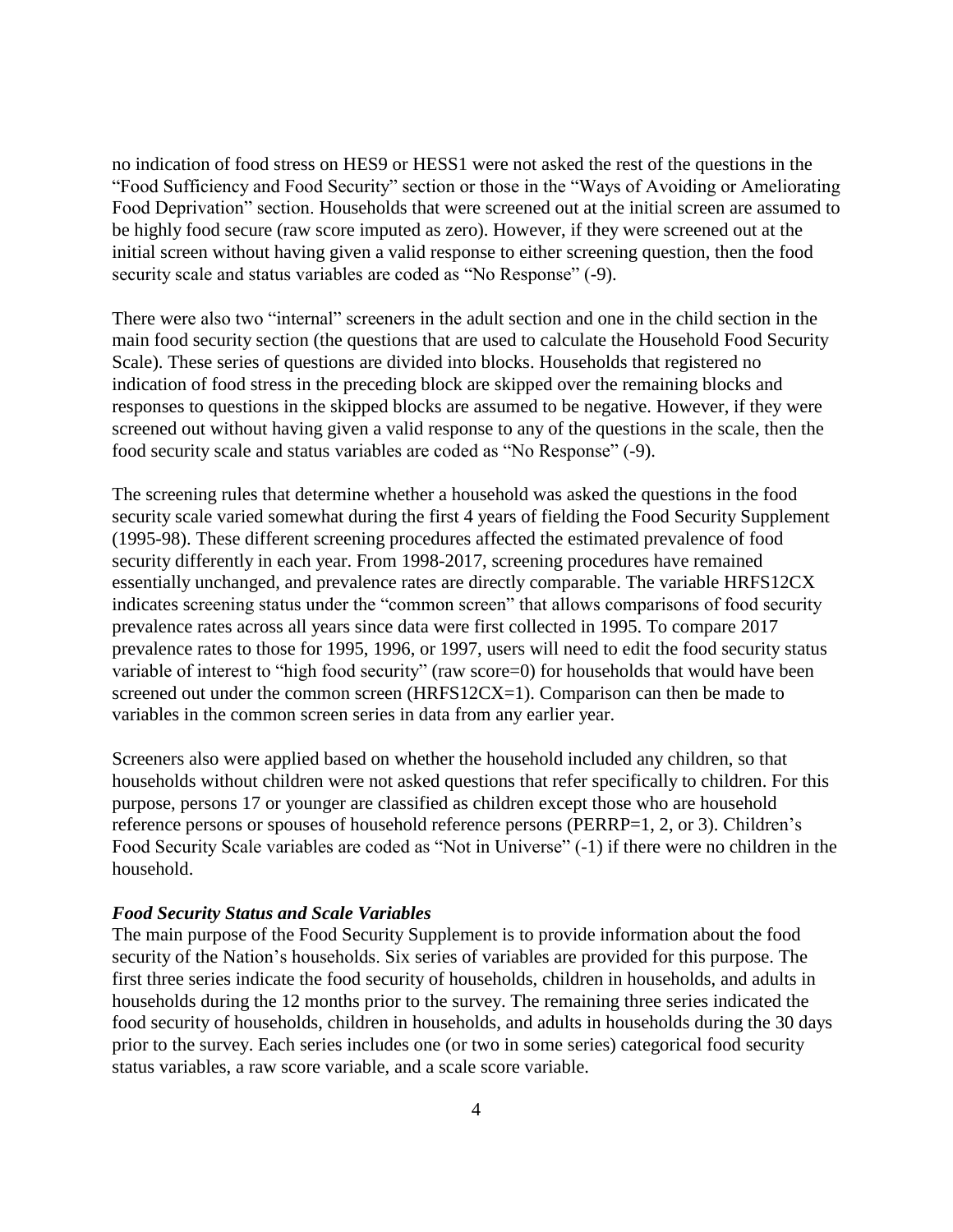The food security status variables are as follows:

- *Household Food Security Scale, 12-Month Reference Period*
	- HRFS12M1 is a categorical variable that classifies households in three categories: food secure, low food security, and very low food security. *This is the variable used for most food security statistics in USDA's annual food security report series.* Users may combine the latter two categories as food insecure.
	- HRFS12MD is the same as HRFS12M1 except that the food-secure category is subdivided to differentiate households that reported no food-insecure conditions (high food security) from those that reported one or two food-insecure conditions (marginal food security).
	- HRFS12M3 is the raw score—a count of the number of questions in the 12-month Household Food Security Scale that were affirmed by the household respondent.
	- HRFS12M4 is the scale score, a continuous score based on fitting the data to a single-parameter Rasch model using item calibrations calculated from the 1998 data. Computed values range from about 1 to 14. Scale scores for households that affirmed no items cannot be calculated within the Rasch model. These households are food secure, but the degree of their food security is not known and may vary widely from household to household. They are assigned scale scores of -6 to remind users that they require special handling in analyses that assume linearity of the scale scores.
- *Children's Food Security Scale, 12-Month Reference Period.* A set of food security variables indicating the food security of children in the household is calculated from responses to the eight questions in the scale that ask specifically about food conditions among the children.
	- HRFS12MC is a categorical variable that classifies households in three categories based on the food security of children in the household: food secure, low food security, and very low food security. *This is the variable used for statistics on very low food security among children in USDA's annual food security report series.* Note that the coding of this variable differs from that of HRFS12M5 in 2004 and earlier years. HRFS12MC differentiates households with low food security among children (raw score 2, 3, and 4) from households in which children were food secure (raw score 0 and 1). The category very low food security among children in the 2005 and later years (HRFS12MC=3) is exactly equivalent to the category food insecure with hunger among children (HRFS12M5=2) in 2004 and earlier years.
	- HRFS12M6 is the raw score on the 12-month child-referenced items.
	- HRFS12M7 is the Rasch-model-based scale score on the Children's Food Security Scale.
- *Adult Food Security Scale, 12-Month Reference Period.* A set of food security status variables indicating the level of food security among adults in the household is calculated from responses to the 10 questions in the scale that ask specifically about food conditions among adults in the household, and of the household in general. This variable provides a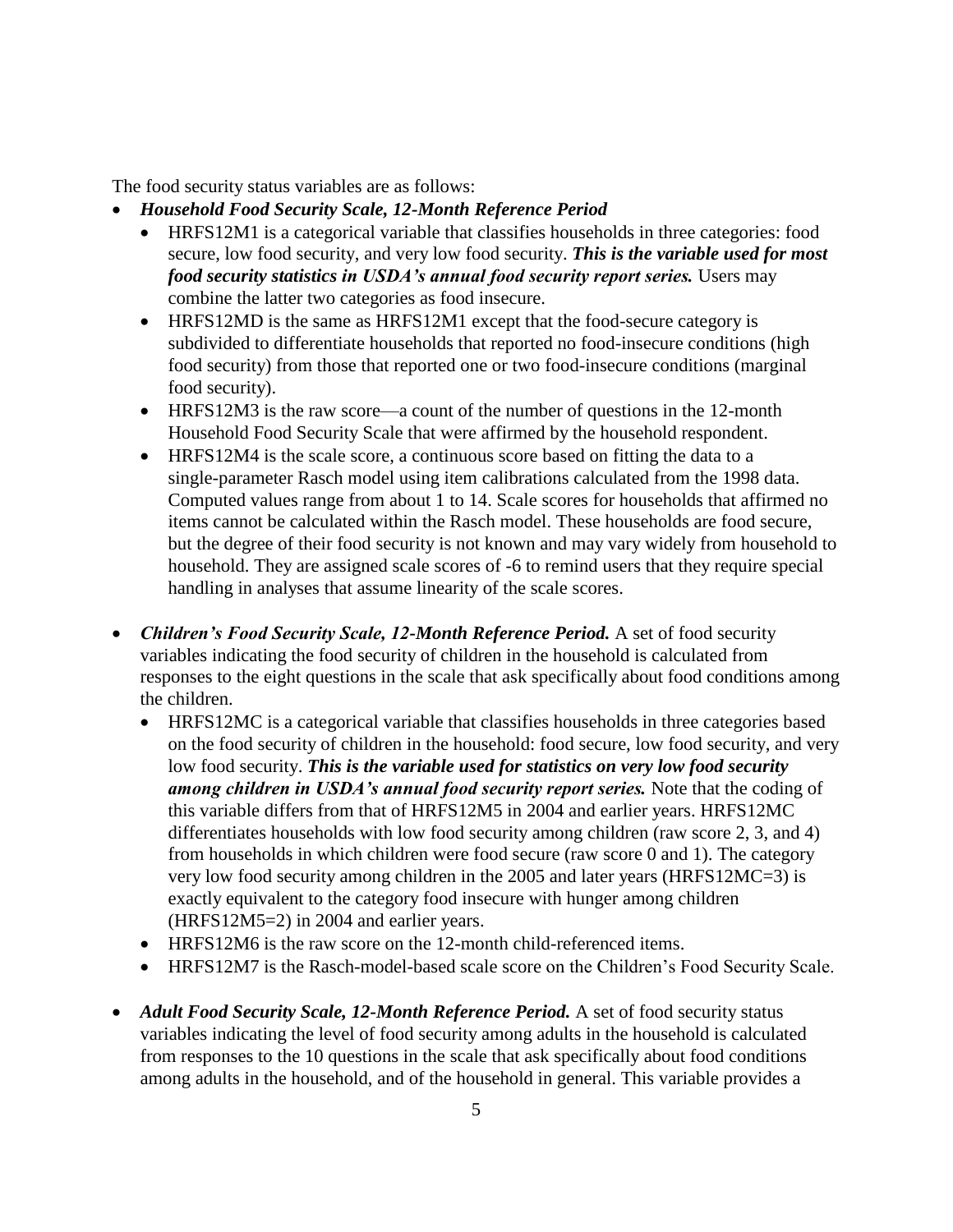more nearly comparable measure of food security between households with and without children, or among households with children in different age ranges than does the Household Food Security Scale (the HRFS12M1—M4 series).

- HRFS12M8 is a categorical variable based on the scale score (HRFS12ME) that classifies households in four categories of food security among adults: High, marginal, low, and very low. Users may combine the first two categories as indicating food security among adults and the latter two as indicating food insecurity among adults.
- HRFS12M9 is the raw score on the 12-month adult- and household-referenced items.
- HRFS12ME is the Rasch-model-based scale score on the Adult Food Security Scale.
- *Household Food Security Scale, 30-Day Reference Period.* HRFS30D1, -D2, -D3 and -D4 correspond to HRFS12M1, -MD, -M3, and -M4, except that they are based on food security conditions during the 30-day period prior to the food security survey rather than the 12-month period. Note that these variables are not comparable with the 30-day food security variables in 2004 and earlier years' data (HRFS30M1, M2, and M3). The earlier years' measures were based on only a subset of the items in the scale in 2005 and later years.
- *Children's Food Security Scale, 30-Day Reference Period.* HRFS30D5, -D6, and -D7 correspond to HRFS12MC, -M6, and -M7, except that they are based on food security conditions among children during the 30-day period prior to the food security survey rather than the 12-month period.
- *Adult Food Security Scale, 30-Day Reference Period.* HRFS30D8, -D9, and -DE correspond to HRFS12M8, -M9, and -ME, except that they are based on food security conditions among adults during the 30-day period prior to the food security survey rather than the 12-month period.

#### *Constructing Household Characteristics from Person Records*

To compute some household characteristics such as household size, presence of children, or presence of elderly members, it is necessary to identify the records of all persons in the same household. Households within the December CPS-FSS are uniquely and completely identified by two household identifiers in combination, HRHHID and HRHHID2. (State of residence is no longer required to uniquely identify households.) Characteristics of the household reference person can be assigned from the person record with PERRP 1 or 2, which will always be the record with the lowest-numbered PERRP in the household. To match to other months' CPS files, add the HRMIS variable to the household identification, adjusting one of the files for the difference in survey month.

#### *Weights: Estimating Population Distributions of Person and Household Characteristics*

The CPS is a complex probability sample, and interviewed households as well as persons in those households are assigned weights so that the full interviewed sample represents the total national non-institutionalized civilian population. Initial weights are assigned based on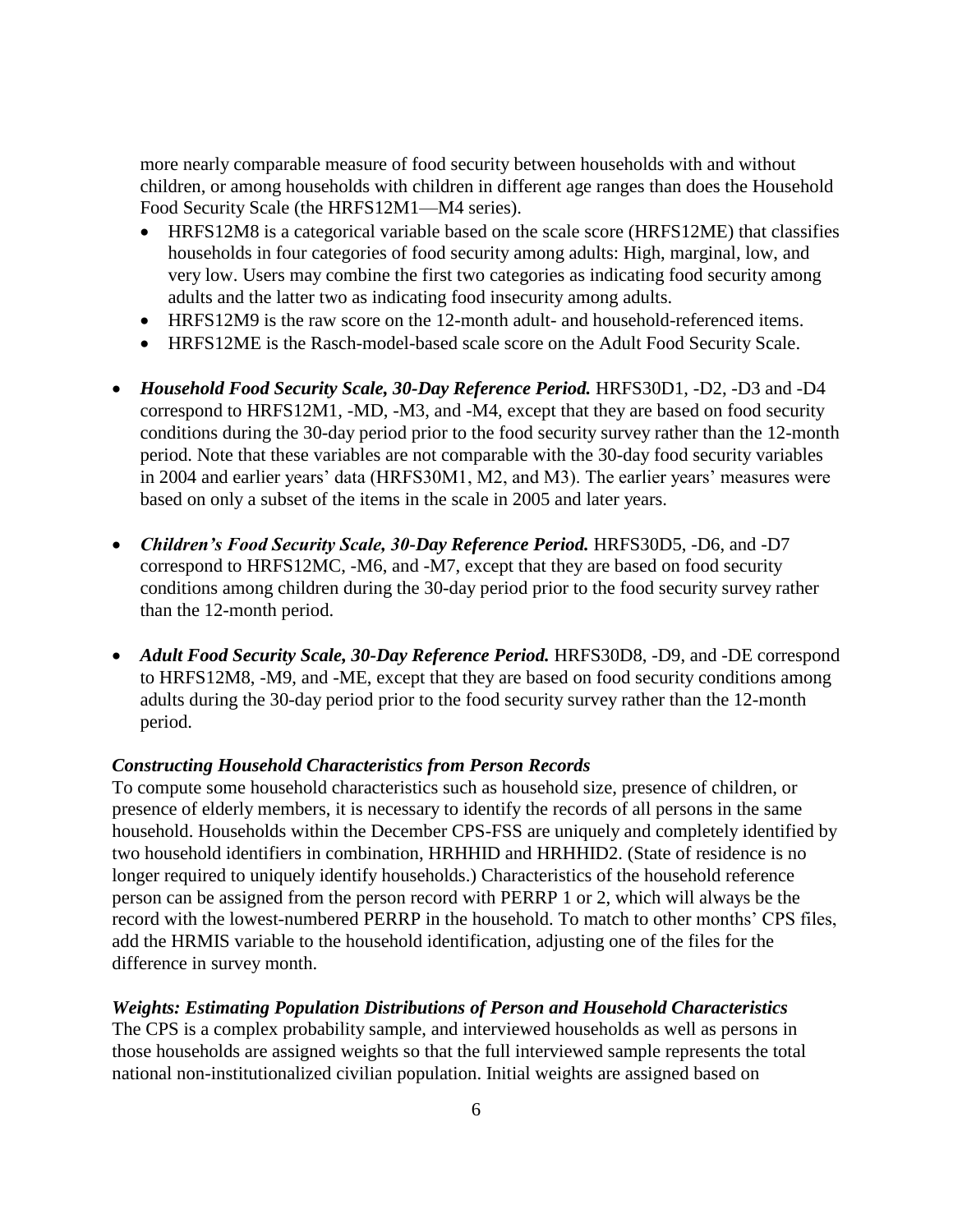probability of selection into the sample, and weights are then adjusted iteratively to match population controls for selected demographic characteristics at State and national levels. There are two sets of household and person weights in this data file: (1) labor force survey weights, and (2) Food Security Supplement weights.

The labor force survey weights, HWHHWGT for households and PWSSWGT for persons, are positive for persons in all interviewed households (except that person weights for persons in the armed forces are zero or missing). These weights would be appropriate for analyzing whether households or persons who completed the Supplement differed from those who declined to complete the Supplement.

In 2017, about 28 percent of the households that completed the core labor force survey declined to complete the Food Security Supplement. The Supplement weights, HHSUPWGT for households and PWSUPWGT for persons, are adjusted for Supplement nonresponse so that the Supplement respondents represent the national civilian non-institutionalized population. These weights are appropriate for estimating household distributions, food security status, food expenditures, use of food and nutrition assistance programs, and any other variables in the Food Security Supplement.

Household weights are attached to all person records in the household. To estimate household frequency distributions, the sample must be limited to one record for each household. This is usually accomplished by limiting the sample to records of household reference persons (PERRP=1 or 2). Noninterview or nonsupplement households must be excluded from these analyses based on HRINTSTA or HRSUPINT.

All weight variables have four implied decimal places in the data file (the decimal point is not included). Divide the weight variables by 10,000 for analysis in units or by 10,000,000 for analysis in thousands of persons or thousands of households. The formats of weight variables downloaded from DataFerrett are somewhat unpredictable. Sometimes they are in units; sometimes they have four implied decimal places. These should be checked prior to use.

## *Variance Estimation; Sampling Error; Replicate Weights*

Calculations of the sampling error of prevalence rates and other statistics estimated from CPS-FSS data must take into account the complex character of the sample, which is stratified, clustered, and reweighted to control to known population totals. Beginning with the 2010 data, the Census Bureau has provided household replicate weights to facilitate more rigorous estimation of sampling error. The replicate weights and documentation on how to use them can be downloaded from: [https://thedataweb.rm.census.gov/ftp/cps\\_ftp.html#cpsrepwgt.](https://thedataweb.rm.census.gov/ftp/cps_ftp.html#cpsrepwgt)

#### *Further Information*

Information on the Federal Food Security Measurement Project, and on food security survey and measurement methods, is available from the Economic Research Service *Food Security in the*